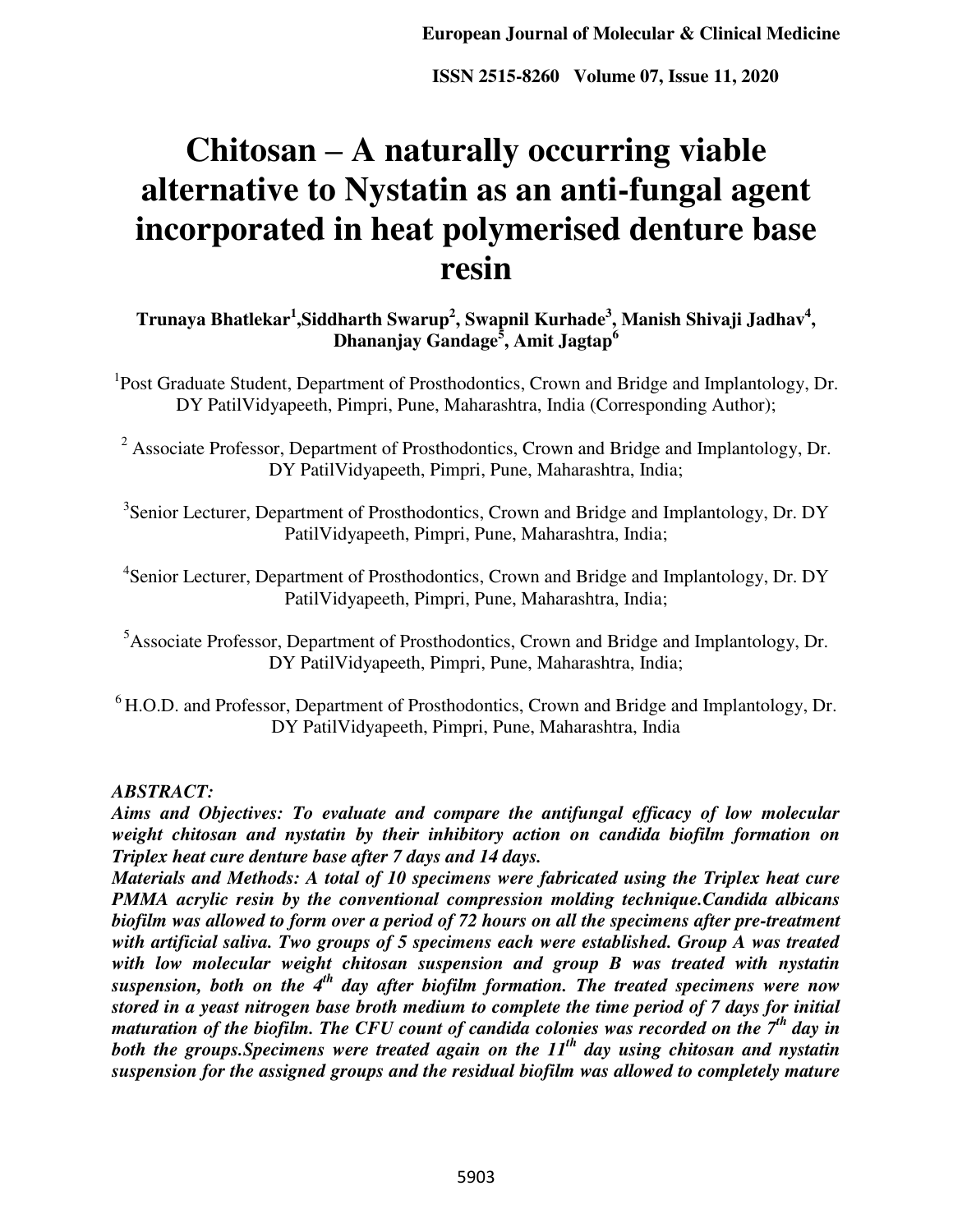*till the 14th day, when another CFU count of the candida colonies was recorded for respective groups. The results obtained were compared and subjected to statistical analysis.* 

*Results: The results showed that there was a significant reduction in the number of candida colonies in group A (Chitosan) from the*  $7^{th}$  to  $14^{th}$  day of biofilm formation. (p value = 0.04). *On the other hand, the mean count of candida colonies showed insignificant reduction from 7 th to 14th day in group B (nystatin) with a p value of 0.20. On comparison of CFU count between Group A and B on*  $7<sup>th</sup>$  day, insignificant reduction was witnessed (p value = 0.26) but *a markedly significant decrease in the number of colonies was seen on the 14th day (p value = 0.02).* 

*Conclusion: It was concluded thatChitosan possesses noticeably better antifungal properties as compared to nystatin, especially when it comes to inhibitory effect on mature and adherent candida albicans biofilm formation on heat cured PMMA acrylic resin denture bases after 14 days.* 

*Key words: chitosan, nystatin, candida biofilm, acrylic denture base, antifungal* 

#### **INTRODUCTION:**

The natural polysaccharide, Chitin known to be the structural element in the exoskeleton or shells of crabs and shrimps is the second most abundant material after cellulose that is also found in the fungal cell walls. Research on chitin was limited until the 1980s due to its complex structure, difficult extraction and insolubility in aqueous solutions.  $\frac{1}{1}$ 

Chitosan is a contemporary bioresource and the only known alkaline polysaccharide obtained by thorough purification process of the raw material chitin, which consists of cycle of depolymerization, demineralization, deproteination, decoulourisation finally followed by chemical deacetylation.  $1, 2$ 

Chitosan is an eco-friendly antioxidant with unique antifungal and antibacterial properties in addition to non-cytotoxicity and biocompatibility.  $1, 2$ 

Chitosan can only be dissolved when the pH is less than 6.5 which limits its antifungal activity. Hence, various derivatives of chitosan have been created that could improve its solubility and antifungal properties. Studies have shown that the antifungal activity increases as the degree of deacetylation increases and the molecular weight of chitosan reduces. (41.2 kDa and 18kDa).  $^{2,3}$ 

Increase in geriatric population has witnessed a rise in the requirement of removable complete dentures since 7-69% of the adult population is known to comprise of those rendered edentulous, internationally. $4$ 

Candida albicans is a commensal of oral cavity. The prevalence of candida increases 60-100% in denture wearers due to reduced flow of oxygen and saliva to underlying tissues producing a local acidic and anaerobic microenvironment favoring yeast overgrowth. Moreover, almost 67% of existing denture wearers are thought to have candida associated denture stomatitis.  $4 \text{ C}$ andida biofilm formation takes place in 3 phases. The initial adhering of candida and formation of microcolonies by expressing glycoproteins is seen in the first phase within 1-11 hours. The second stage, called as the intermediate stage occurs from 12-30 hours forming a bilayer of yeast, germ tubes and young hyphae in extracellular matrix. The final stage of maturation completes in 38-72 hours.<sup>4</sup>

Polymethyl methacrylate (PMMA) resin is the most commonly used denture base material which acts as the main substrate for candida albicans by promoting initial attachment followed by colonization on denture base and oral mucosa of patients to develop an adherent biofilm.<sup>5</sup>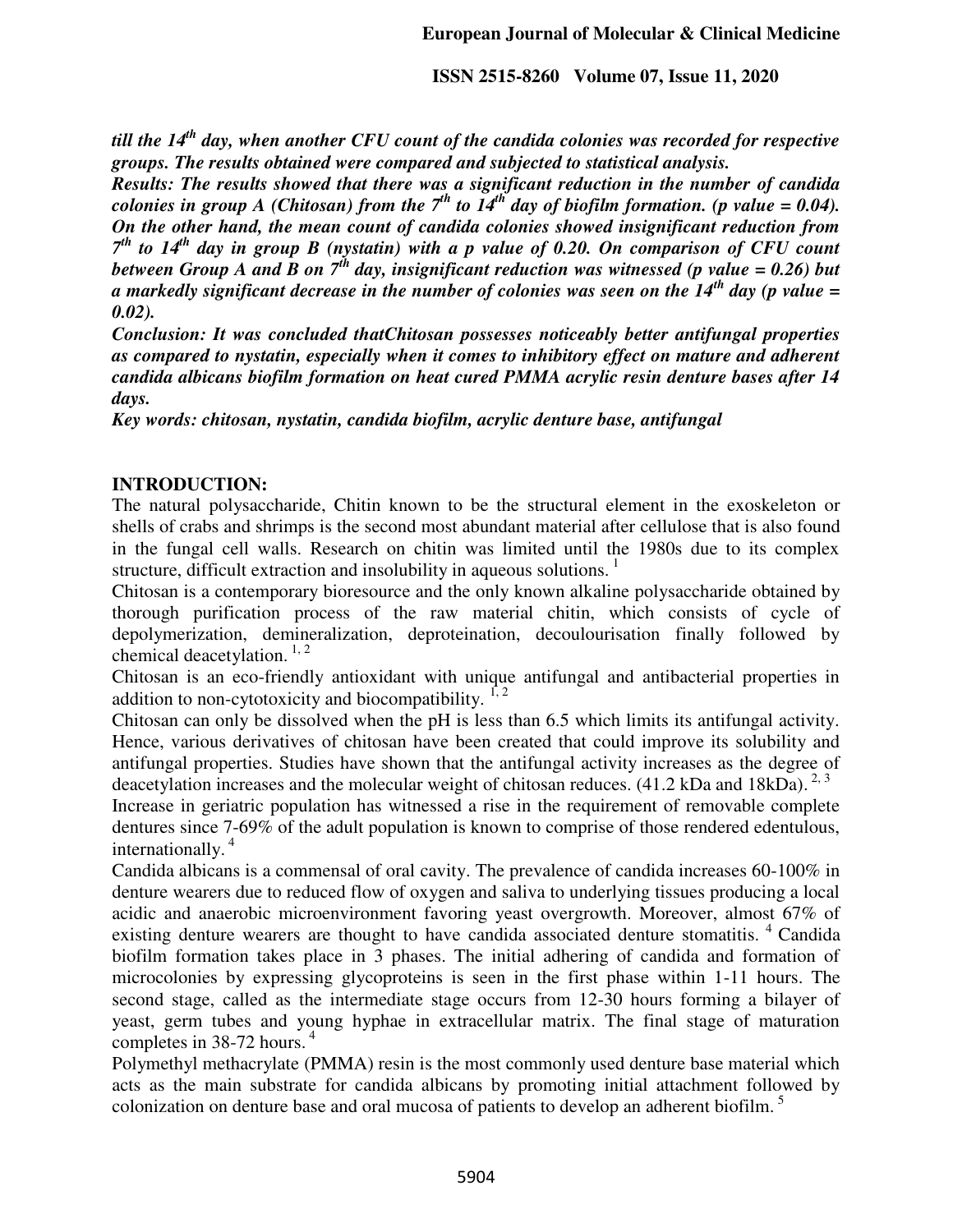Inefficient cleaning of denture surfaces promotes inhabitation of microorganisms, specifically candida albicans. Steam sterilization of dentures is not adviced as an appropriate hygiene protocol due to the thermal instability and low ebullition temperature of the monomer in PMMA resins. Use of chemical disinfectants like gluteraldehyde is internationally accepted but has shown to carry a high toxic potential causing irritation of the skin and mucous membrane that can later lead to allergies or inflammation.  $5.6$ Both mechanical and chemical means for cleaning of denture prosthesis have been suggested that includes soaking and brushing with commercially available denture cleansers like sodium bicarbonate, sodium hypochlorite , chlorhexidine and alkaline peroxide solutions, the most effective proven to be 0.5% sodium hypochlorite solution. But soaking of dentures in higher concentration of NaOCl solution for more than 10 minutes may lead to certain unwanted outcomes like soft tissue dissolution, unfavorable taste and smell and increased roughness on denture surfaces.<sup>7,8</sup>

Mechanical cleansing of dentures appears to be inefficient against candida species. Despite the availability of several chemical denture cleansers for daily use, maintaining adequate oral and denture hygiene has become difficult. A time-dependent effect or possible recolonization in a complete mature biofilm is observed after the  $14<sup>th</sup>$  day from the first day of initial colonization.<sup>5,7,8</sup>Several antifungal agents like amphotericin B, fluconazole and nystatin have been tested against the candida biofilm on denture acrylic (PMMA) that adheres to it either directly or via an indirect intermediate layer of plaque forming bacteria.<sup>9</sup>

Nystatin is considered as a standard antifungal agent with 70-80% of inhibitory effect on the candida biofilm. Yet, in spite of antifungal treatment for denture stomatitis, infection is found to recur as the therapy stops. This shows that denture plaque may provide a protected reservoir for the growth of Candida albicans.  $9, 10$ Also, it has been found that candida species are developing resistance against nystatin.

Therefore, this study is designed to evaluate the inhibitory effect of low molecular weight chitosan on candida biofilm formation in comparison with the standard antifungal agent, nystatin on heat polymerizing PMMA denture base resin after 7 days and 14 days.

#### **MATERIALS AND METHODOLOGY:**

A sample size of 10 acrylic specimens was chosen, with 5 for treatment with LMW chitosan and 5 with nystatin. An in vitro study was performed to evaluate and compare the antifungal efficacy of these two materials on candida biofilm formation after 7 and 14 days.

#### **Preparation of Acrylic specimens**

A cuboid-shaped metal mold with dimensions 50mm x 30mm x 2-3mm<sup>10</sup>thickness was used to obtain wax plates of uniform thickness simulating the thickness of conventional dentures. It wasthenacrylized into heat cured acrylic resin using conventional short curing cycle followed by sequential finishing and polishing of the retrieved specimens.

Before use, the specimens are ultrasonically sterilized using sterile ultrapurified water and 70% alcohol for 20 minutes<sup>.4</sup>

#### **Chronological sequence of steps followed in the study:**

#### **1. Preparation of Candida culture**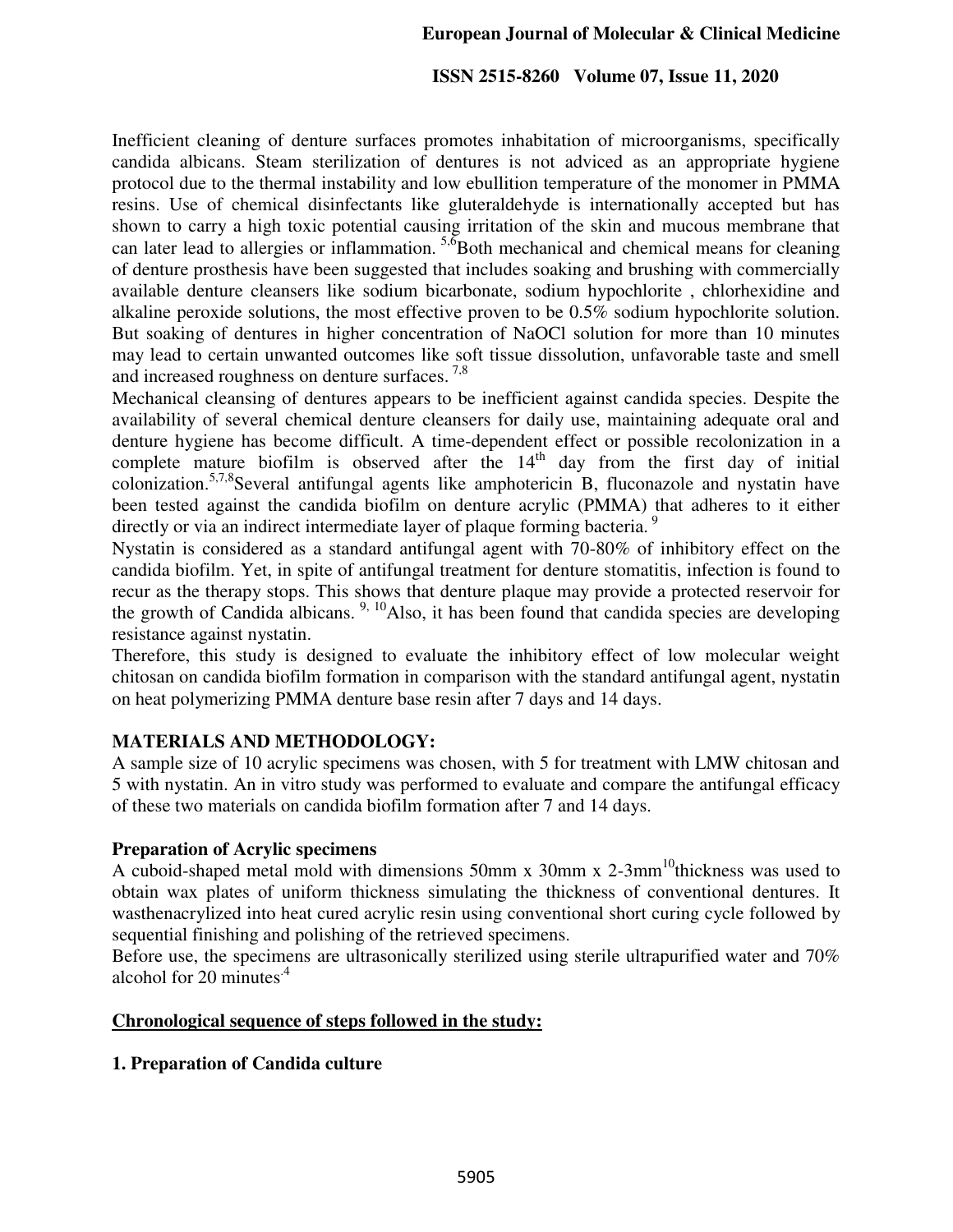Candida albicans was cultured and incubated for 24 hours at 37 degree Celsius in yeast nitrogen base (YNB) containing 50mM of glucose. Cells were harvested, washed with Phosphate buffered solution (PBS, pH 7.2) and standardized to 1 x  $10^7$  cells/ml.<sup>7</sup>

#### **2. Pre-treatment of specimens in artificial saliva**

The specimens were submerged in artificial saliva and incubated at 37 degree Celsius for 2-3 hours in an incubator for salivary acquired pellicle formation prior to be used for biofilm formation<sup>7</sup>

#### **3. Biofilm formation on specimen surfaces**

80 ul quantity of standardized Candida albicans cell suspension was applied on the surface of the specimens placed in petri dish and was left there for 90 minutes at 37 degree celsius as per the adhesion time of the yeast cells.The non-adhered cells were then gently washed off with 5mL PBS solution.Now the specimens were immersed in new sterile YNB containing 50mM glucose for allowing biofilm formation over a period of 72 hours.<sup>7</sup> (This medium was changed daily for every 3 days)

#### **4.Preparation of antifungal suspensions**

#### **a) LMW Chitosan suspension**

7.75mg/ ml Chitosanpowder<sup>2</sup> in 4 mL of Glacial Acetic acid

#### **b) Nystatin suspension**

7.75 mg/ml of nystatin powder in 4ml of YNB broth<sup>7</sup>

#### **5. Testing of specimens on immersion in the prepared antifungal suspensions.**

The specimens were removed from the growth medium and washed in PBS

Immersion of specimens:

Specimens were immersed in each suspension for a period of 10 minutes, once every week for two weeks.<sup>9</sup>

GRP A (n=5) was placed in LMW chitosan suspension on the  $4<sup>th</sup>$  day after biofilm formation, for 10 minutes.

GRP B (n=5) were placed in nystatin suspension on the  $4<sup>th</sup>$  day after biofilm formation, for 10 minutes.

Specimens were removed after 10 minutes of immersion and gently washed with PBS solution and again transferred into a sterile YNB medium containing 50mM glucose along with artificial saliva for two days. (This medium was changed every day for 2 days)

#### **6. Quantitative measurement of biofilms and their microscopic evaluation to compare the inhibitory effect of antifungal suspensions.<sup>4</sup>**

• The treated specimens were removed from the YNB medium and washed with 3ml sterile PBS on the 7<sup>th</sup> day for biofilm assay. The Candida biofilms were removed from the specimens using a sterile micro brush from a 2 x 2 cm area. The microbrush was inserted into microcentrifuge tubes containing sterile saline solution (1 ml) and vortexed for 30 seconds followed by sonication at 20W with 3 pulses of 10 seconds each. <sup>9</sup>Serial dilutions of sonicated solutions in PBS solutions were carried out and 20ul aliquots were plated on Sabouraud's dextrose agar.

The plates were incubated at 37 degree Celsius under aerobic conditions for 48 hours.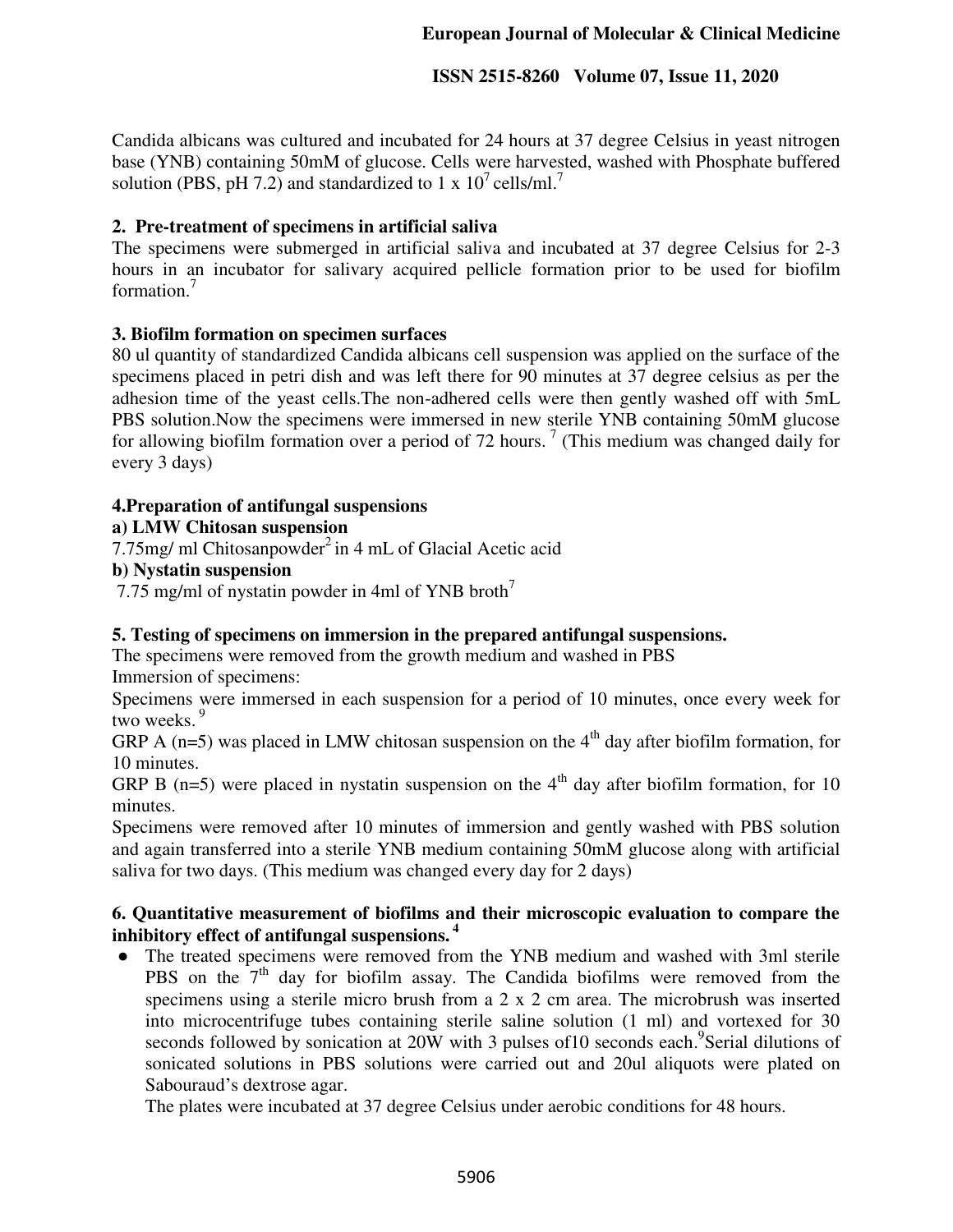- The samples were viewed under a microscope for counting of Colony forming units (CFU) in the biofilm and results were obtained in CFU/substrate area after a time period of 7 days.
- The treated specimens were now suspended into a YNB + glucose medium after immersion in artificial saliva as mentioned before over a period of next one week and were again immersed in the antifungal suspensions on the  $11<sup>th</sup>$  day as mentioned earlier. The specimens were removed from the growth medium and gently washed in 3 ml sterile PBS on the 14<sup>th</sup> day and biofilm collection and analysis using the CFU counting method was done as before.

Figure1: Photograph of the metal mold used for acrylic specimen fabrication:



Figure 2: Photograph of wax pattern fabricated and flasked for processing:



Figure 3: Photograph of acrylic specimens ready for biofilm formation:

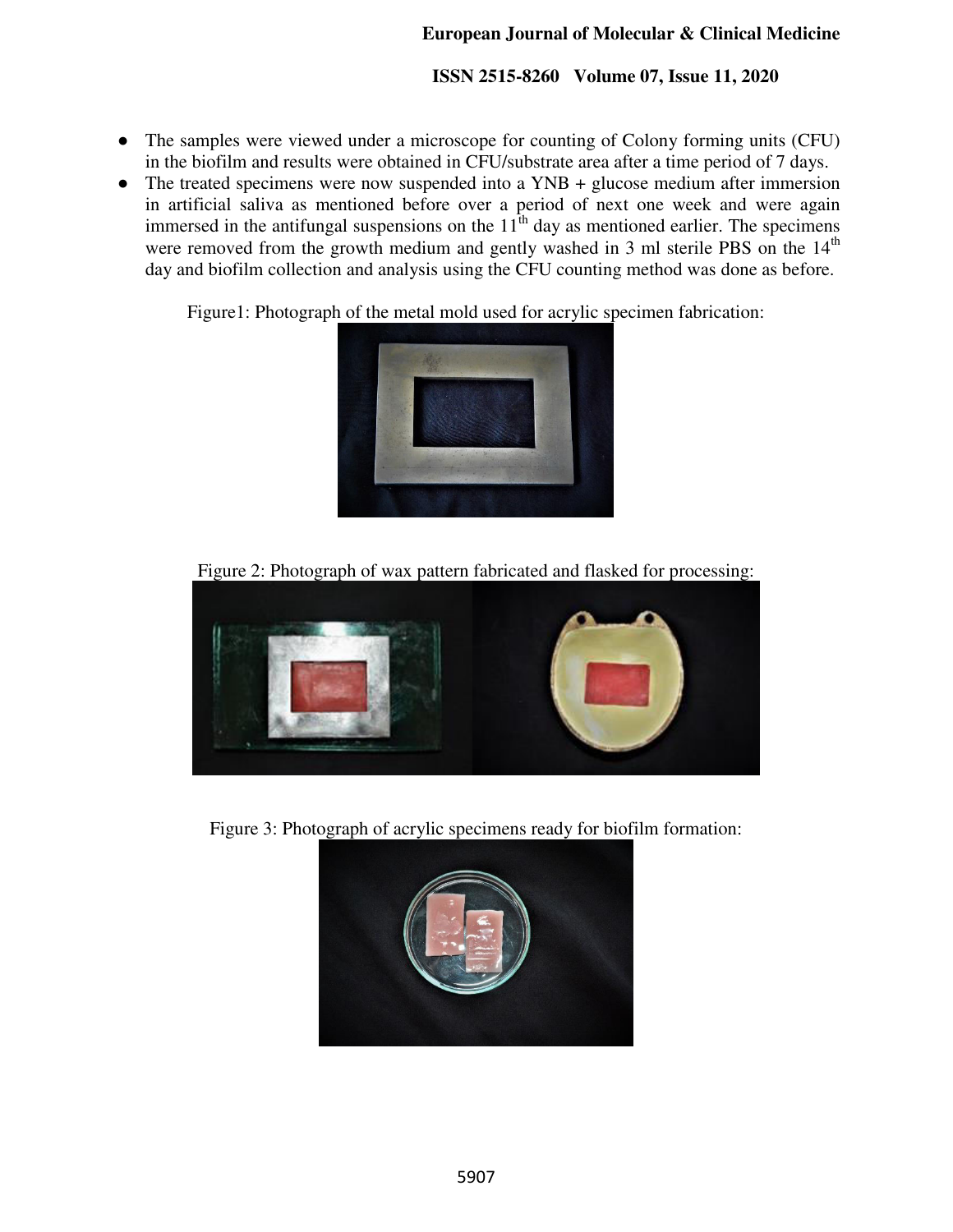**ISSN 2515-8260 Volume 07, Issue 11, 2020** 

Figure 4: Photograph of pre-treatment of specimens with saliva followed by incubation:



Figure 5: Photograph of candida cell suspension and biofilm formation:



Figure 6: Photograph of Preparation of antifungal suspensions. (Chitosan- left & Nystatin-right)

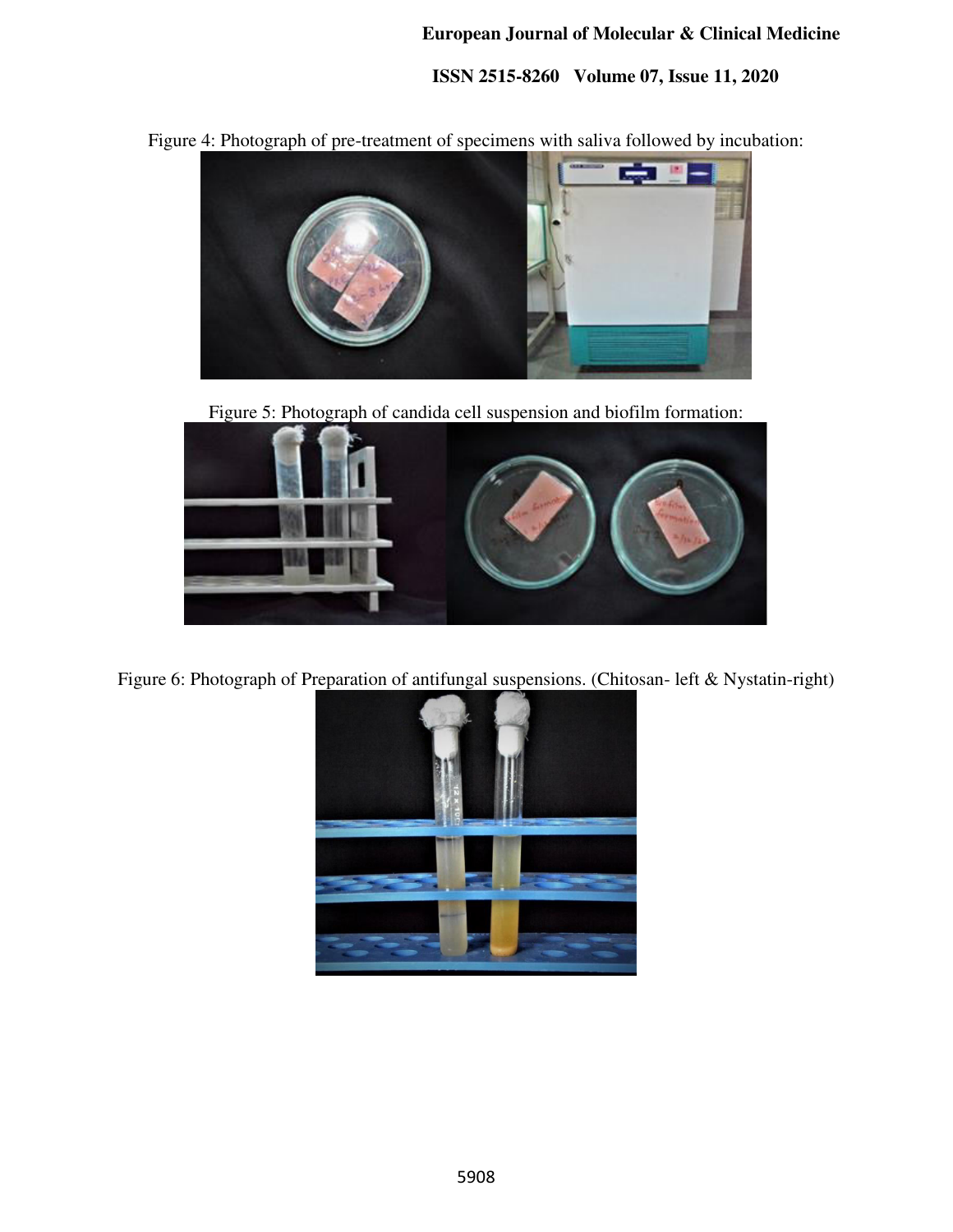**ISSN 2515-8260 Volume 07, Issue 11, 2020** 

Figure 7: Photograph of Immersion in antifungal suspensions on  $4<sup>th</sup>$  Day (Similarly on  $11<sup>th</sup>$  day)



Figure 8: Photograph of Plating and inoculation of the sample on SDA plates



Figure 9: Photograph of Counting of candida colonies after 7 days

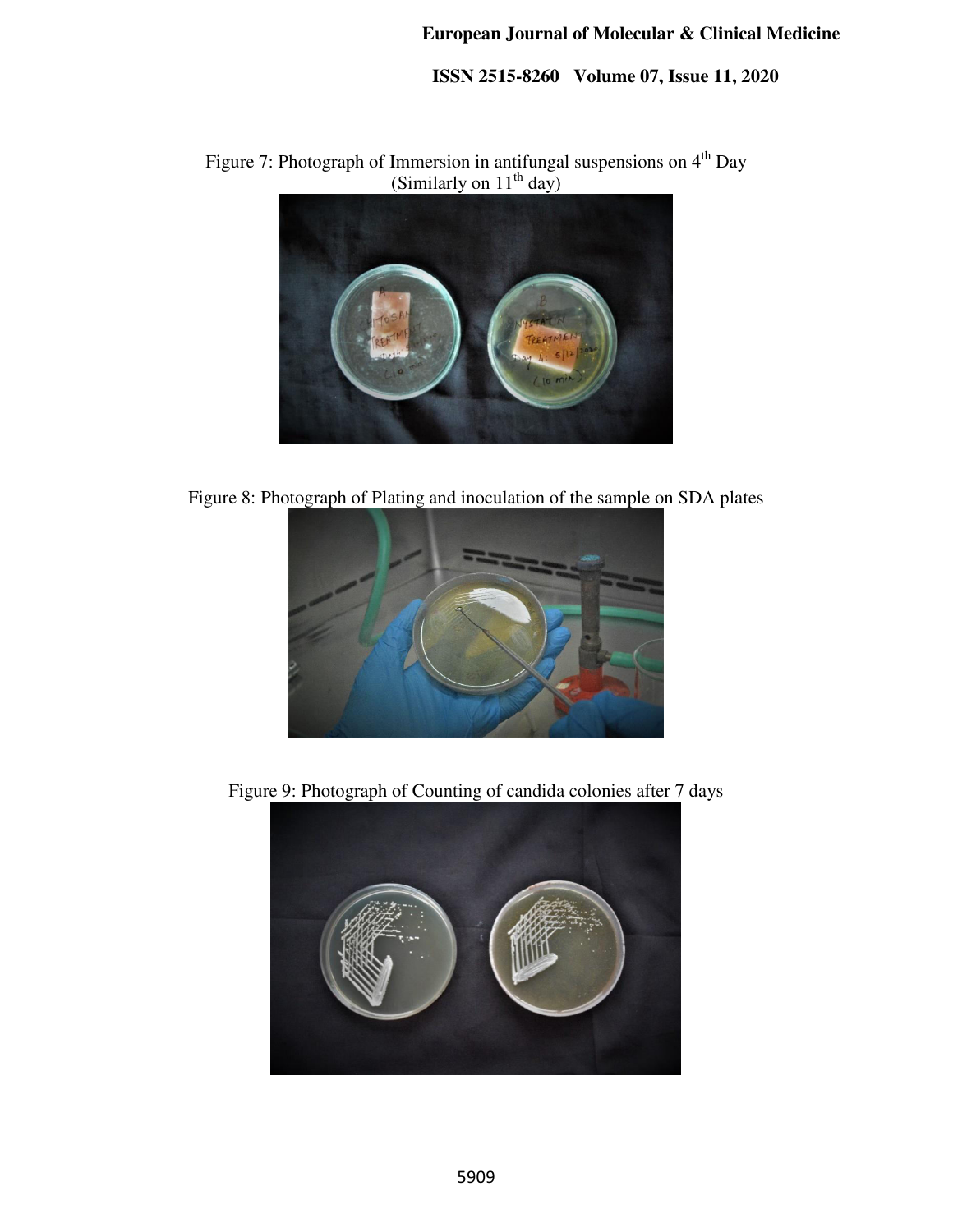**ISSN 2515-8260 Volume 07, Issue 11, 2020** 



Figure 10: Photograph of Counting of candida colonies after 14 days

#### **RESULTS:**

In this study candida biofilm formation was carried out on all the 10 samples over a period of 72 hours. These were divided into two groups of 5 specimens each where Group A was treated with chitosan suspension after 7 days and 14 days of biofilm formation and Group B was treated with nystatin suspension after 7 days and 14 days of biofilm formation to test and compare the antifungal efficacy of both the materials used.

The CFU count of candida colonies was recorded on the  $7<sup>th</sup>$  day and the 14<sup>th</sup> day for Group A (Chitosan) treated specimens and a mean count was calculated. (Table 1 and Graph 1)

Similarly, the mean count was calculated from the CFU count of colonies for Group B (Nystatin) (Table 2 and Graph 2)

**Testing of data analysis**: Paired- t test

# **Comparison of CFU count within Group A on 7th and 14th Day:**

It was found that a significant reduction in the CFU of candida colonies was shown in Group A from  $7<sup>th</sup>$  day to 14<sup>th</sup> day from a mean count of 64000 to 82. A p value of 0.04 suggested that chitosan showed a significant reduction in the number of candida colonies from  $7<sup>th</sup>$  day to  $14<sup>th</sup>$ day. (Table 3)

# **Comparison of CFU count within Group B on 7th and 14th Day:**

The mean count of colonies had reduced in Group B from 280000 to 6400 from  $7<sup>th</sup>$  day to  $14<sup>th</sup>$ day but a p value of 0.20 showed that nystatin did not show a significant amount of reduction in candida count from  $7<sup>th</sup>$  day to  $14<sup>th</sup>$  day. (Table 4)

# **Comparison of CFU count between Group A and Group B on 7th and 14thDay :**

Difference between the chitosan group and nystatin group was calculated and compared at the  $7<sup>th</sup>$ and  $14<sup>th</sup>$  day. A p value of 0.26 obtained on the  $7<sup>th</sup>$  day of comparison suggested that no significant difference is observed between Chitosan and Nystatin in candida count at  $7<sup>th</sup>$  day but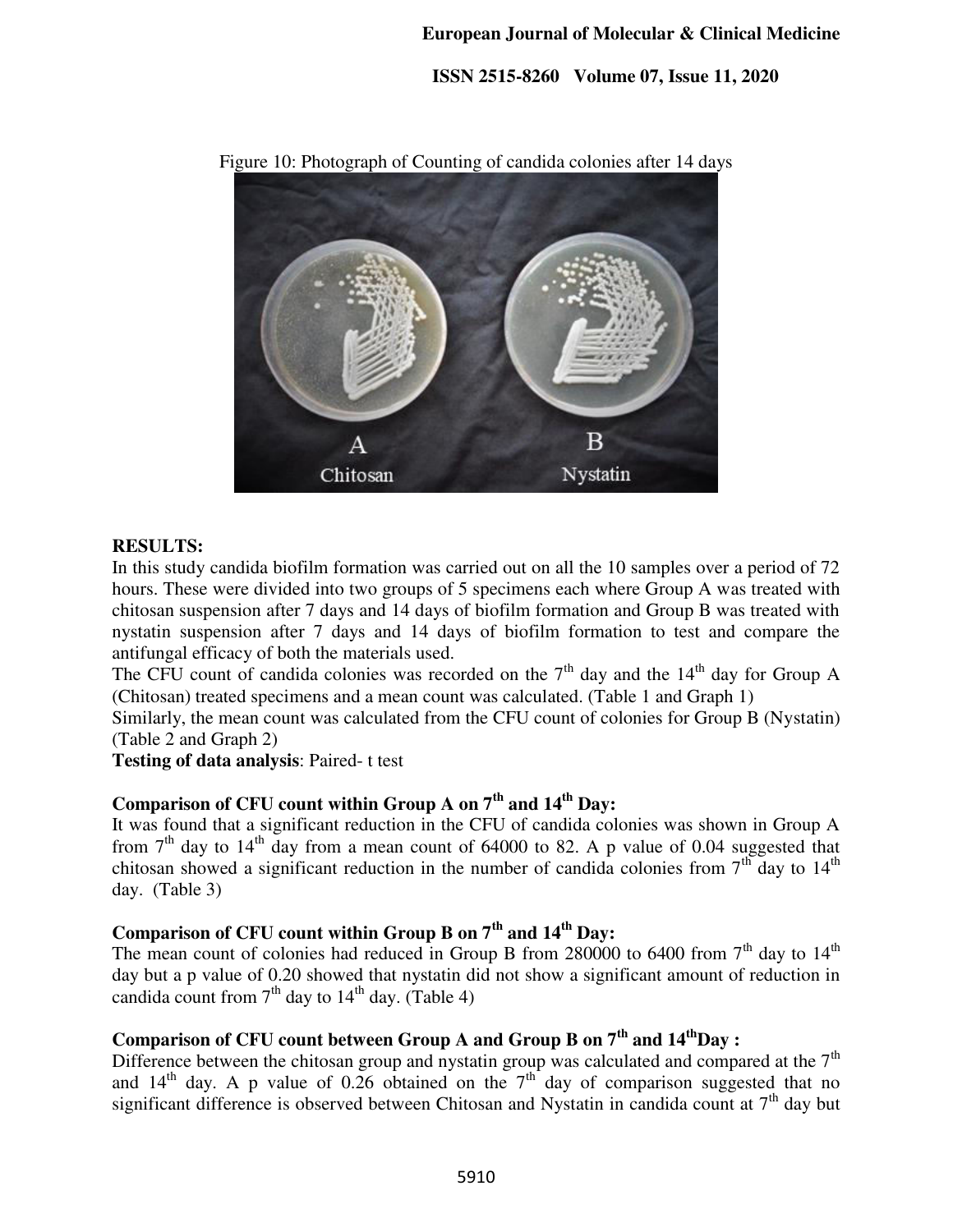a p value of  $0.02$  on the  $14<sup>th</sup>$  day showed that a significant difference is observed between Chitosan and Nystatin in candida count on the  $14<sup>th</sup>$  day. (Table 5 & Graph 3)

Though statistically insignificant reduction is seen in the candida counts on the  $7<sup>th</sup>$  day between chitosan and nystatin, a markedly significant reduction in the count on the  $14<sup>th</sup>$  day is observed in chitosan group as compared to that of nystatin group suggesting better antifungal action of chitosan against candida biofilm than nystatin.

**Table no.1- Descriptive data of mean count of candida in Chitosan group on 7th and 14th day** 

|                     |       | Minimum   Maximum ' | <b>Mean</b> | <b>Std. Deviation</b> |
|---------------------|-------|---------------------|-------------|-----------------------|
| Chitosan $7th$ day  | 10000 | 100000              | 64000.00    | 49295.030             |
| Chitosan $14th$ day |       | 100                 | 82.00       | 40.249                |

**Table no.2- Descriptive data of mean count of candida in Nystatin group on 7th and 14th day** 

|                     | N | <b>Minimum</b> | Maximum | Mean      | <b>Std. Deviation</b> |
|---------------------|---|----------------|---------|-----------|-----------------------|
| Nystatin $7th$ day  |   | 100000         | 1000000 | 280000.00 | 402492.236            |
| Nystatin $14th$ day |   | 1000           | 10000   | 6400.00   | 4929.503              |

### **Table no.3- Difference within the Chitosan group for candida count between 7th to 14thday**

|                        | <b>Mean</b> | t-value | Significance (p) |
|------------------------|-------------|---------|------------------|
| Chitosan $7th$ day     | 64000.00    | 2.90    | $0.04*$          |
| Chitosan $14th$<br>dav | 82.00       |         |                  |

Significance at  $p < 0.05$ 

## **Table no.4- Difference within the Nystatin group for candida count between 7th to 14thday**

|                                               | <b>Mean</b> | t-value | Significance $(p)$ |
|-----------------------------------------------|-------------|---------|--------------------|
| Nystatin $7th$ day                            | 280000.00   |         | 0.20               |
| Nystatin $14^{\text{th}}$ day $\vert$ 6400.00 |             |         |                    |

**Tableno.5- Difference between the Chitosan and Nystatin group at 7th and 14th day with respect to candida count** 

|                 | N                           | <b>Mean</b> | <b>Mean</b> | t-value | <b>Significance</b> |
|-----------------|-----------------------------|-------------|-------------|---------|---------------------|
|                 |                             |             | difference  |         | $({\bf p})$         |
| Chitosan        | $\overline{\mathrm{d}}$ day | 64000.00    | 216000      | 1.19    | 0.26                |
| <b>Nystatin</b> |                             | 280000.00   |             |         |                     |
| Chitosan        | 4 <sup>th</sup><br>day      | 82.00       | 6318        | 2.87    | $0.02*$             |
| <b>Nystatin</b> |                             | 6400.00     |             |         |                     |

Significance at  $p<0.05$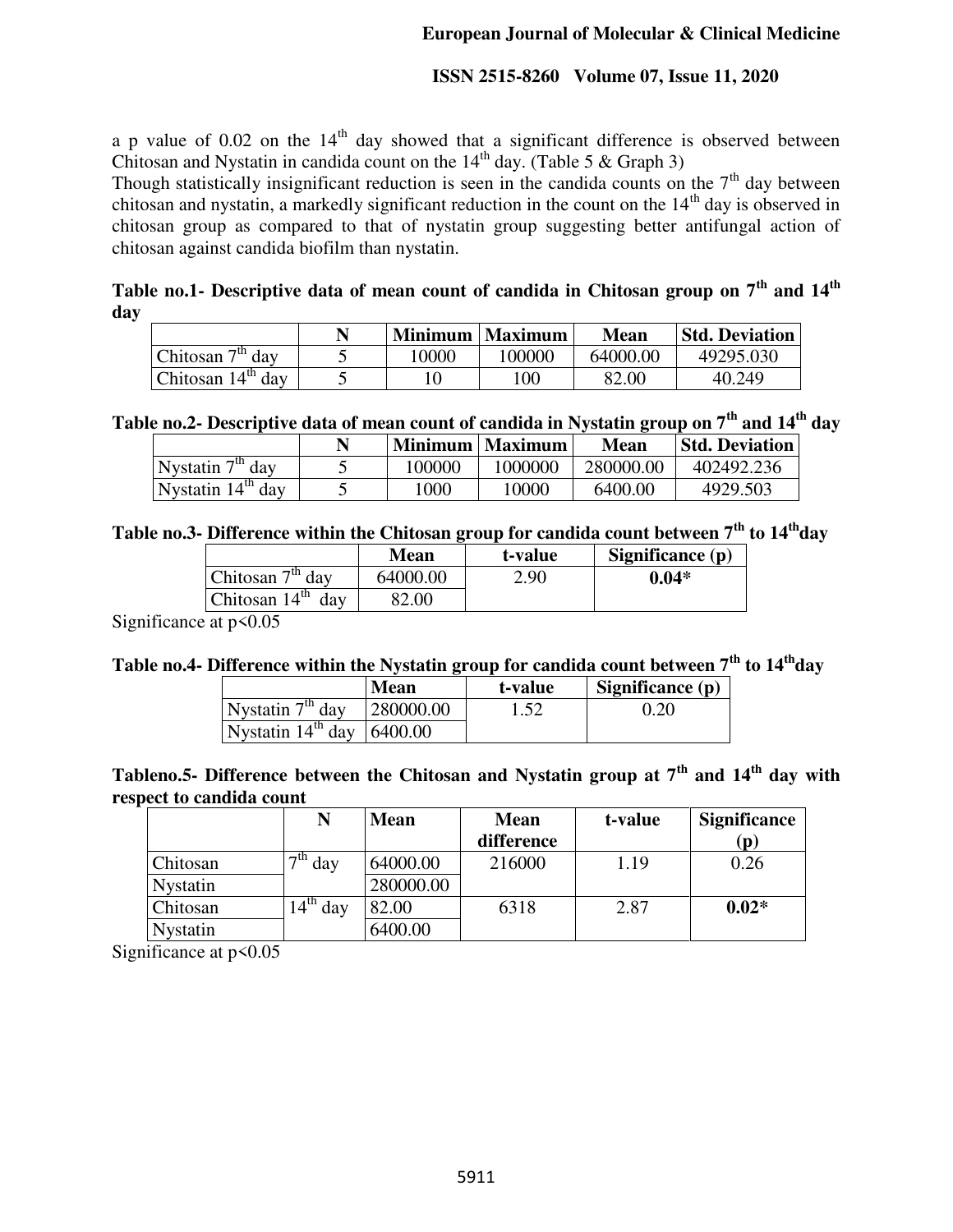

**Graph no.1- Bar diagram representing mean candida count in Chitosan group at 7th and**   $14$ <sup>th</sup>**day** 

**Graph no.2- Bar diagram representing mean candida count in Nystatin group at 7th and**   $14$ <sup>th</sup> day

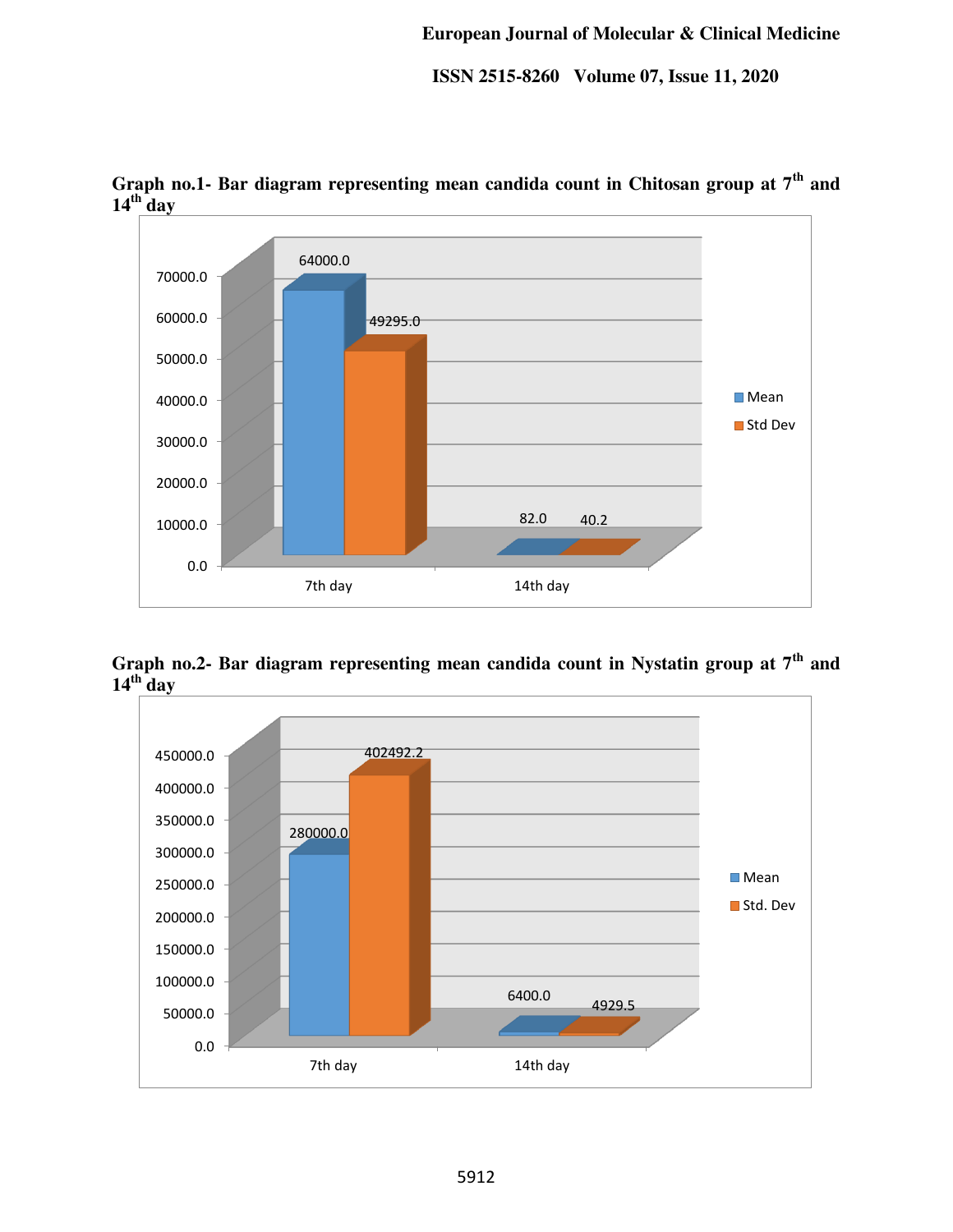

**Graph no.3- Bar diagram representing mean candida count in Chitosan and Nystatin group at 7th and 14th day** 

#### **DISCUSSION:**

The longevity and functionality use of any removable oral prosthesis depends on how well it is maintained and taken care of by the patient, pertaining to hygiene maintenance protocols for complete dentures in specific.

In the present study, a simple in-vitro model of biofilm was developed using an inoculum of

1  $x10<sup>7</sup>$  cells/ml with an adhesion time of 90 minutes over a period of 72 hours supplemented with glucose and yeast nitrogen base broth medium for optimum growth.

The two time points chosen in this study,  $7<sup>th</sup>$  and  $14<sup>th</sup>$  day represent the initial and final maturation of the colonies in the biofilm respectively.<sup>9</sup>

This in vitro study aimed to analyze the antifungal efficacy of a contemporary biodegradable material, chitosan against the candida biofilm formation on heat polymerized PMMA acrylic resin and compare it with the gold standard, nystatin.The recent problem with using nystatin as the antifungal agent is that, candida species is developing cross resistance against it and many other standard antifungal materials. The suggested mechanism for the distinct antifungal behavior of chitosan involves a permeable chitosan film formation on the cell surface which interferes with the fungal growth and activates several defense processes that leads to inhibition of DNA/RNA synthesis and disruption of protein synthesis.  $^{2,14}$ 

The current study showed that the specimens treated with chitosan showed a considerable reduction in the mean count of candida from the  $7<sup>th</sup>$  to  $14<sup>th</sup>$  day dropping from 64000 to 82 as shown in table 3.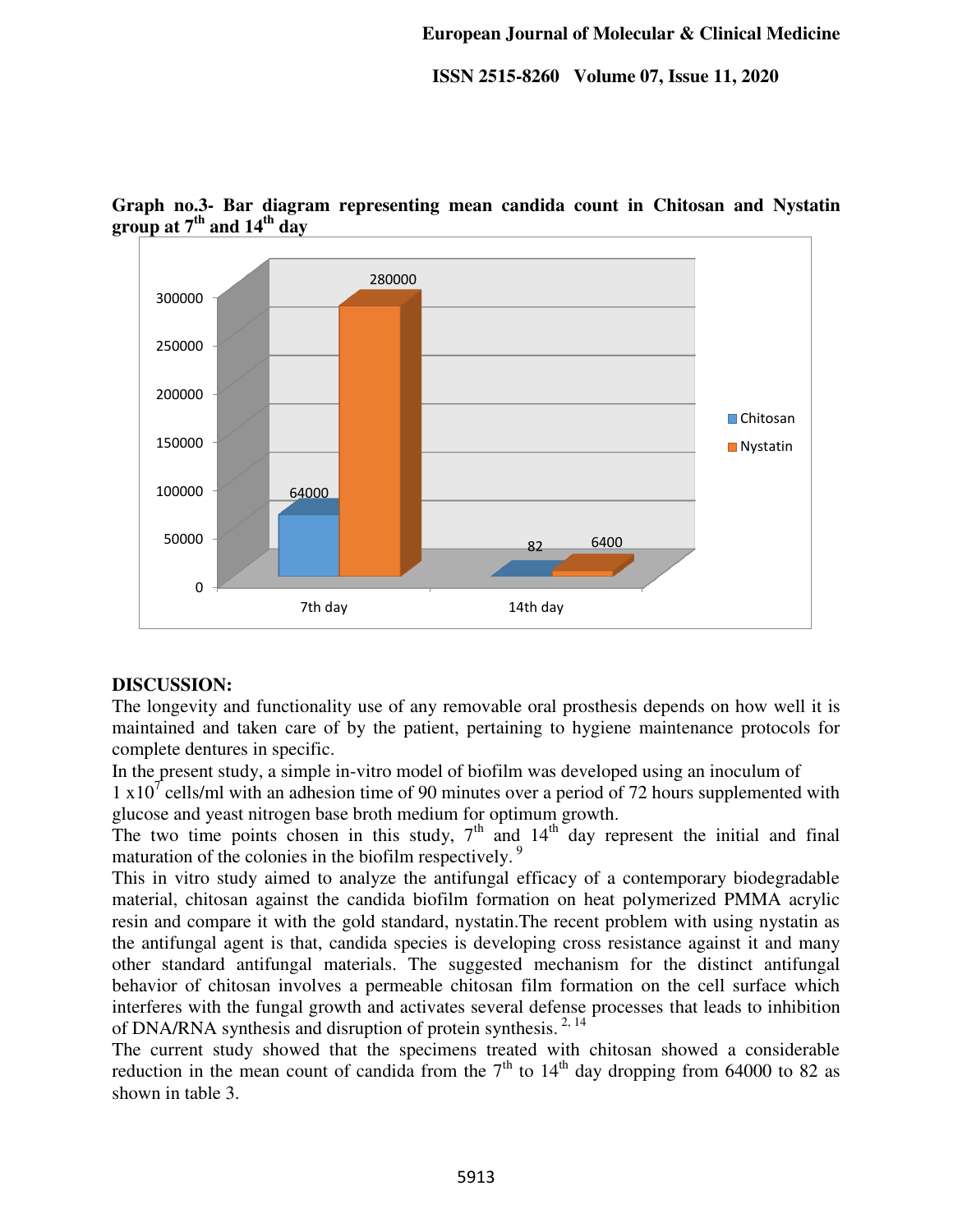#### **ISSN 2515-8260 Volume 07, Issue 11, 2020**

The mean count of colonies reduced in specimens treated with nystatin on  $14<sup>th</sup>$  day as compared to  $7<sup>th</sup>$  day from 280000 to 6400 but this reduction is seen to be clinically insignificant as given in table 4.

When the CFU was compared between chitosan and nystatin on the  $7<sup>th</sup>$  day, the p value obtained was 0.26 indicating that the antifungal efficacy of both the materials on the  $7<sup>th</sup>$  day did not show any significant difference. This is because, initial colonization consists of immature candida cells and the action of both chitosan and nystatin relatively, closely inhibited the biofilm formation on the  $7<sup>th</sup>$  day.

When the CFU count was compared on the  $14<sup>th</sup>$  day, the p value obtained was 0.02, suggesting a significant difference in reduction of the candida count by the antifungal action of chitosan and nystatin, with chitosan showing better results as shown in table 5.

Certain limitation of this research include the requirement of a better control of contamination and cross contamination of candida colonies.

Therefore, the study conducted resulting in a favourable response and anti-candida property of chitosan, opens up pathways for further research to be performed to exploit its essential qualities upto maximum potential to be used as an alternative treatment for generalized or candidaassociated denture stomatitis.

#### **CONCLUSION:**

It was found that chitosan significantly reduced the candida count on the  $14<sup>th</sup>$  day from the  $7<sup>th</sup>$ day and also showed remarkably better results as compared to nystatin, indicating that the antifungal efficacy of chitosan is superior to that of nystatin when dealing with the mature and adherent cells of candida albicans in specific, colonizing the surface of acrylic specimens made of heat cured PMMA resins.

Further research with evidence in the use of chitosan for maintaining complete denture hygiene needs to be carried out to generate more effective means to enhance the eradication of adherent biofilms on denture surfaces in order to minimize the occurrence of candida associated denture stomatitis.

The current research does show promising results and hence can form a stable premise to extend the scope of it to be applied in denture wearing patients in future to ensure optimum oral and general health.

#### **REFERENCES:**

- 1**.**Ji QX , Zhong DY , RuiLü , Zhang WQ , Deng J, Chen XJ In vitro evaluation of the biomedical properties of chitosan and quaternized chitosan for dental applications. Carbohydrate Research 344 (2009) 1297–1302.
- 2. VerleeA,MinckeS , Stevens CV Recent developments in antibacterial and antifungal chitosan and its derivatives. Carbohydrate Polymers 164 (2017) 268-283
- 3. Gleiznys A, Zdanavičienė E, Žilinskas J Candida albicans importance to denture wearers. A literature review Stomatologija, Baltic Dental and Maxillofacial Journal, (2015) 17: 54-66
- 4. Fernandes FS, Cavalcanti YW, Filho AR, Silva WJ, Cury AA, Bertolini MM Effect of daily use of an enzymatic denture cleanser on Candida albicans biofilms formed on polyamide and polymethylmethacrylate resins: An in vitro study. The Journal of Prosthetic Dentistry. (2014)
- 5. Felton D, Cooper L, DuqumI,Minsley G, GuckesA , Haug S et al Evidence-Based Guidelines for the Care and Maintenanceof Complete Dentures: Journal of Prosthodontics 20 (2011) S1– S12 c 2011-The American College of Prosthodontists